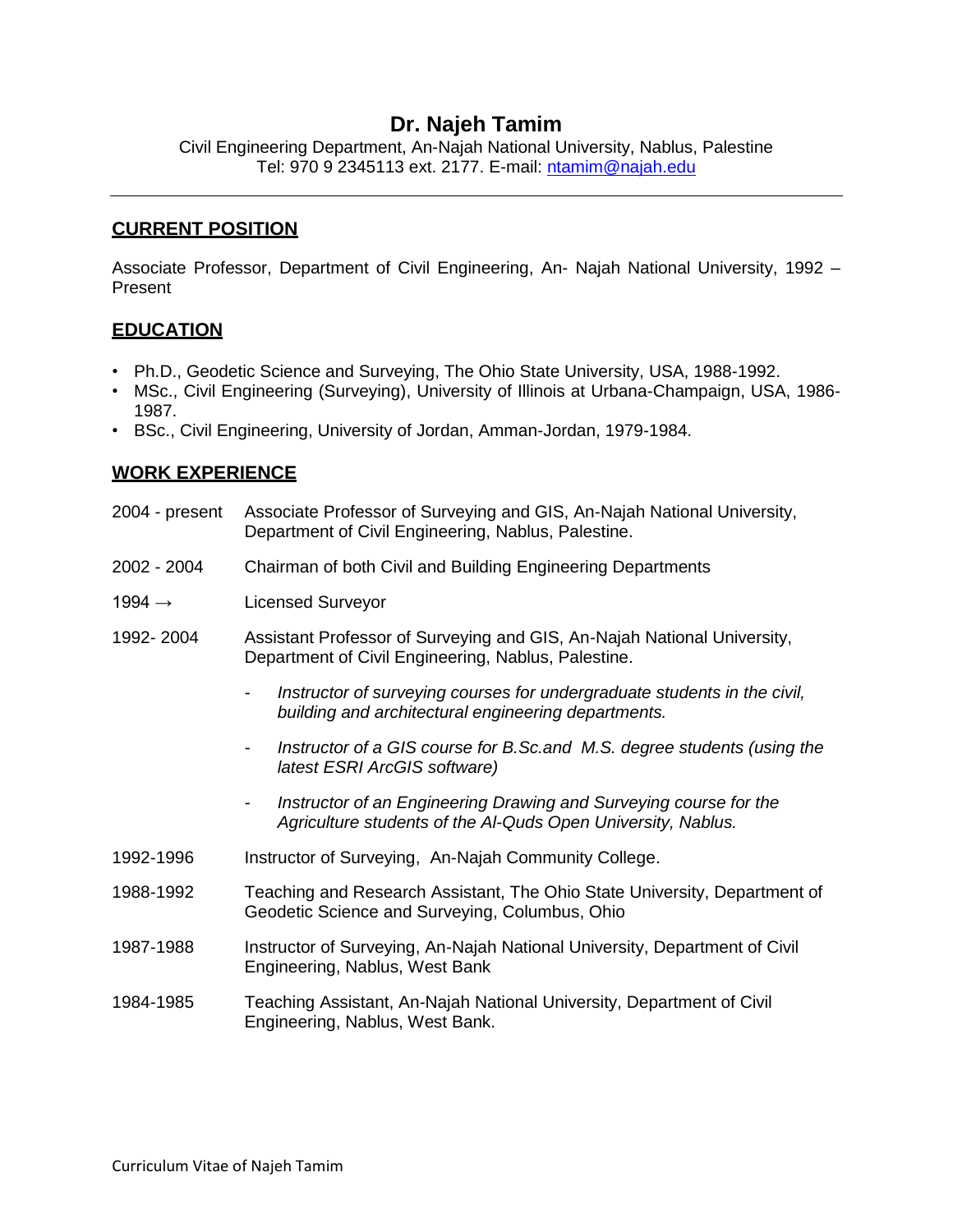## **Professional registrations**

| Urban & Regional Information Systems Association | 1991 |
|--------------------------------------------------|------|
| American Congress on Surveying and Mapping       | 1988 |
| Jordanian (Palestinian) Engineers Association    | 1985 |

# **COMPUTER SKILLS**

- Knowledge of basic computer programs (Office, ACAD, etc.).
- Has written my own surveying programs.
- Land Desktop.
- GIS (ArcGIS).

# **TRAINING**

- $\bullet$  Z/I imaging system (photogrammetric software) organized by Intergraph, Germany (21<sup>st</sup>)  $-25$ <sup>th</sup> February 2005).
- Ninth United Nations international training course on remote sensing education for educators, organized in co-operation with the government of Sweden  $(3<sup>rd</sup> May - 11<sup>th</sup> June$ 1999)

### **AWARDS AND PROFESSIONAL HONORS**

|  | URISA Horwood Award for the Best Student Paper | 1992 |
|--|------------------------------------------------|------|
|--|------------------------------------------------|------|

• Phi Kappa Phi Honorary Society 1991

## **COURSES TAUGHT:**

.

### **BACHELOR COURSES:**

- Surveying (1)
- Surveying (2)
- Surveying for Building Engineering students
- **•** Surveying for Architectural Engineering students
- Geographic Information systems (GIS).
- Theory of Errors
- Fortran computer language
- Introduction to computers.

### **MASTER LEVEL COURSES:**

Geographic Information systems (GIS).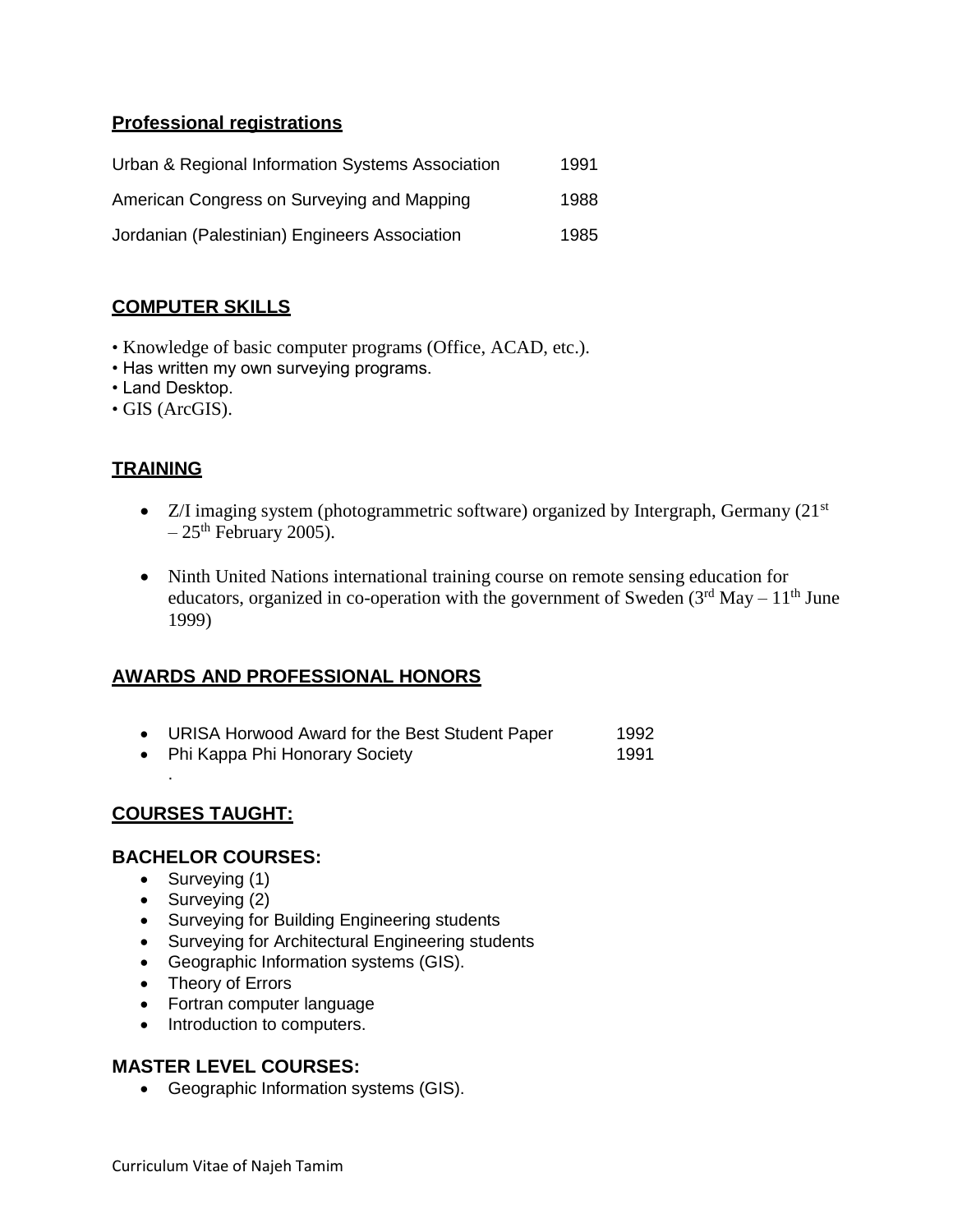## **KEY QUALIFICATIONS**

- **Licensed surveyor since 1994.**
- **Practiced almost all types of surveying works including border disputes, subdivision** plans, master plans, etc.
- **•** Familiar with all types of surveying instruments including GPS and total stations.
- Owner of a private office for surveying and engineering consultations.
- Knowledge of the surveying and land laws in Palestine.
- Good contacts and cooperation with survey and land departments.
- Author of a surveying textbook that is being taught in Palestinian universities.

### **PUBLICATIONS**

#### **REFEREED JOURNALS:**

( 4 )تميم، ناجح )2002( "أشكال قطع األراضي في فلسطين ومعوقات ذلك على استخداماتها"، مجلة جامعة بيت لحم، المجلد ٢١، ص. ٦٠-٧٣

Tamim, Najeh (2002), "Shapes of Land Parcels in Palestine and Obstacles They Impose on Land Use". Beit Lahem University Research Journal, Vol.21, pp: 60-73.

- Tamim, Najeh (1995), "A Historical Review of the Land Tenure and Registration System in Palestine", An-Najah University Journal for Research (Natural Science), Published by the Deanship of Scientific Research at An-Najah National University, Vol.III, N0.9, pp:84-99.
- Tamim, Najeh and Burkhard Schaffrin (1995), "A Methodology to Create a Digital Cadastral Overlay Through Upgrading Digitized Cadastral Data", Surveying and Land Information Systems, Vol.55, No.1, pp: 3-12.

### **BOOKS:**

- Tamim, Najeh (2013), Surveying Lab Manual. This book is refereed as a textbook by the Deanship of Scientific Research at An-Najah National University.
- Tamim, Najeh (2006), Surveying for Engineers. Second edition. This book has lots of additions and modifications to the first edition (Surveying for Civil Engineers), mainly two new chapters on GPS and GIS. It is used as a textbook in the civil engineering departments of An-Najah National University, Birzeit University and the Islamic University in Gaza.
- Tamim, Najeh (2003), Surveying for Civil Engineers. This book is refereed as a textbook by the Deanship of Scientific Research at An-Najah National University.
- Tamim, Najeh (1992), "A Methodology to Create a Digital Cadastral Overlay Through Upgrading Digitized Cadastral Data", Ph.D. Dissertation, The Ohio State University, 147 p.